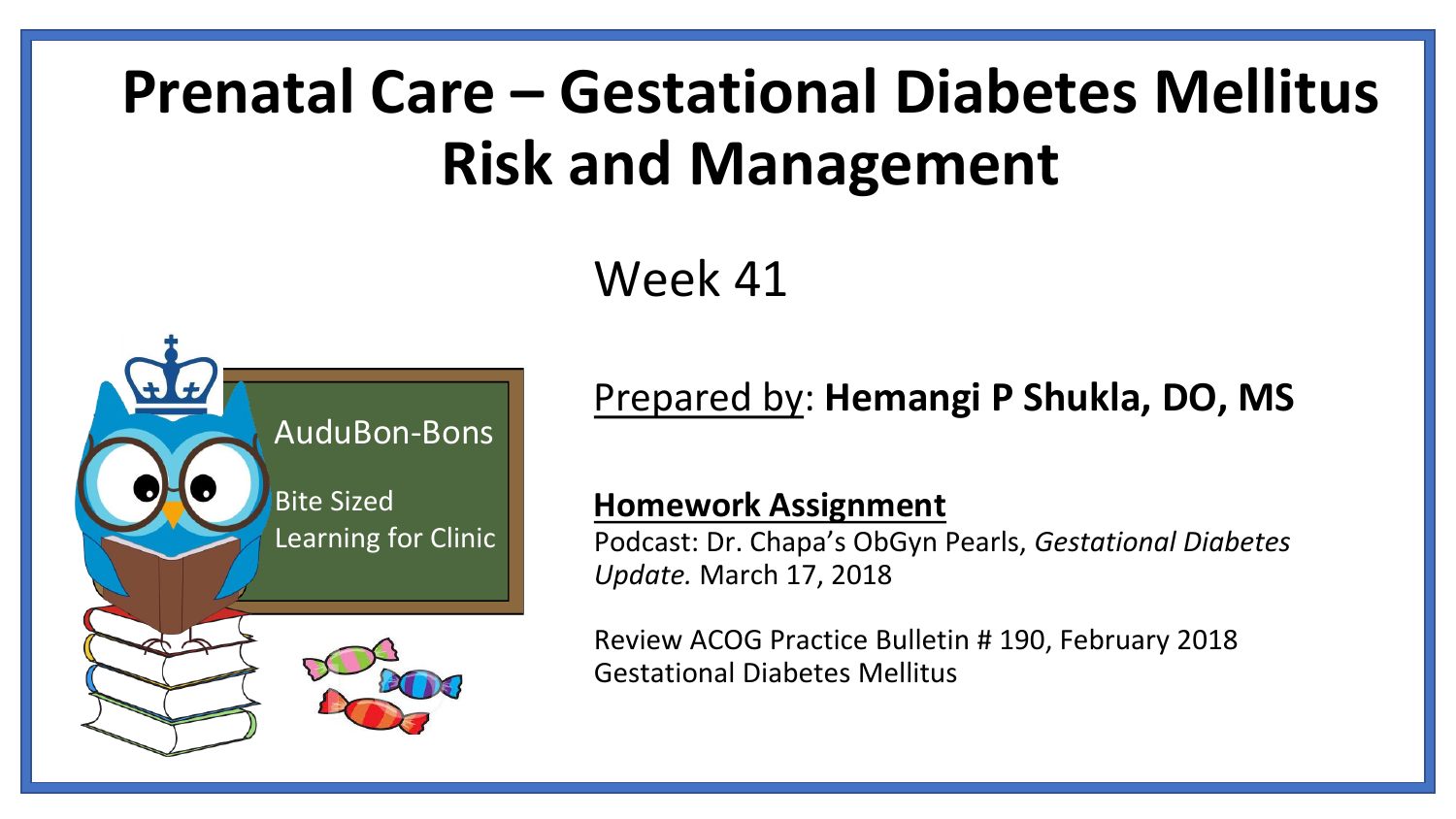# LEARNING OBJECTIVES

- To gain an understanding of the impact of GDM on pregnancy
- To be able to identify risk factors for GDM
- To review screening and diagnostic tests for GDM
- To be able to list the different tiers of management
- To be comfortable providing patients counseling on GDM during and after their pregnancies

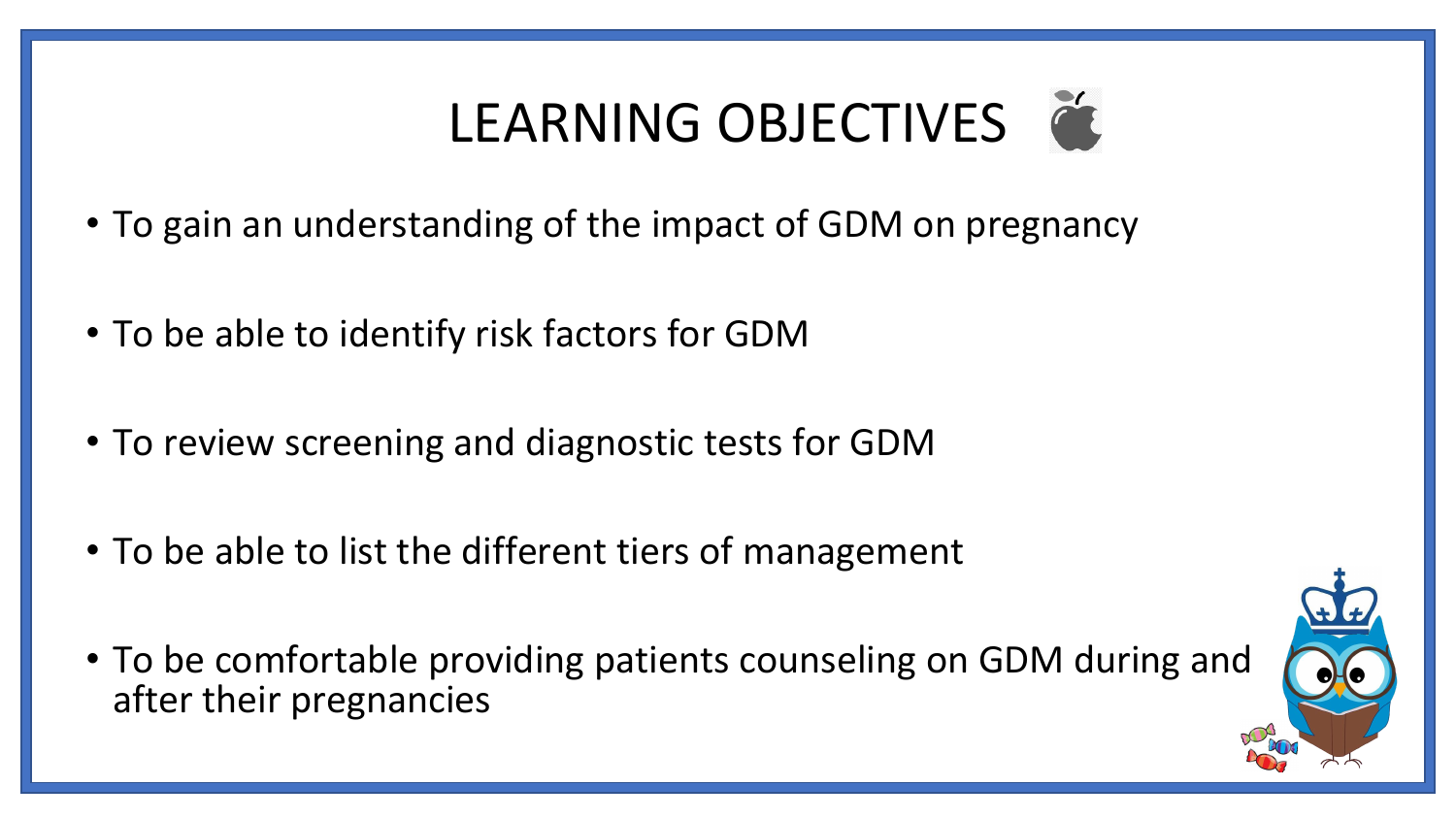### CASE VIGNETTE

- D.B. is a 28 y.o. G2P0010 at 12 weeks by LMP c/w 10wk u/s presents for new ob visit. She denies pain or bleeding.
- She reports mild nausea which doesn't interfere with her appetite. She and her boyfriend have been planning this pregnancy and are very excited.

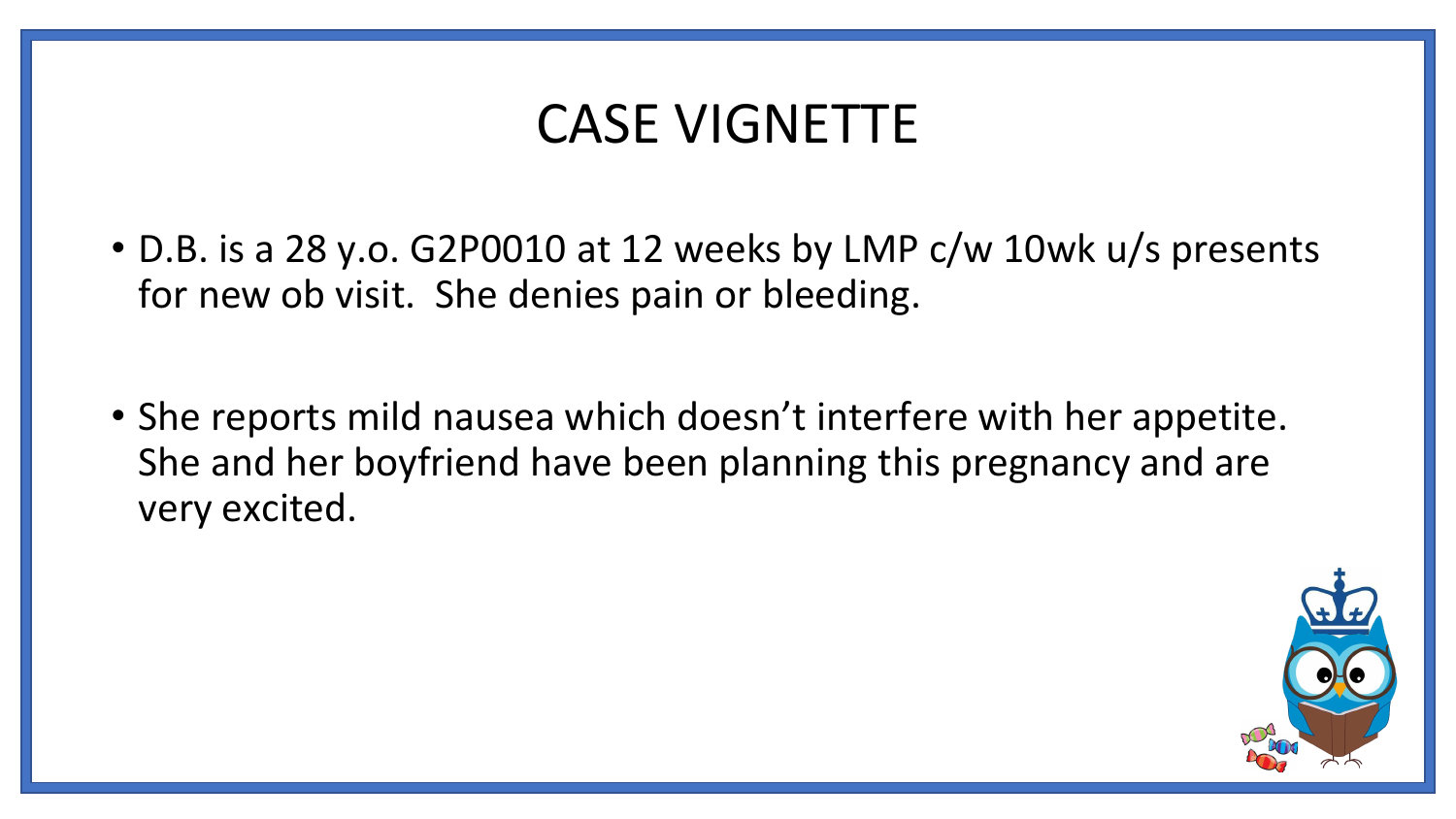### FOCUSED HISTORY

What will be pertinent in her history?

- POB: No prior pregnancies
- PGYN: Regular menses; No STI/cysts/fibroids; No abnormal paps
- **PMH: Obesity**
- PSH: Laparoscopic cholecystectomy 3 years ago
- Meds: PNV
- All: NKDA
- **Soc:** No toxic habits; **Exercises 2-3x/month**; Lives with her husband; Works as a librarian; Accepts blood products
- **FHx: Native American descent;** No hx gyn cancers; **Both parents and sister with DM**

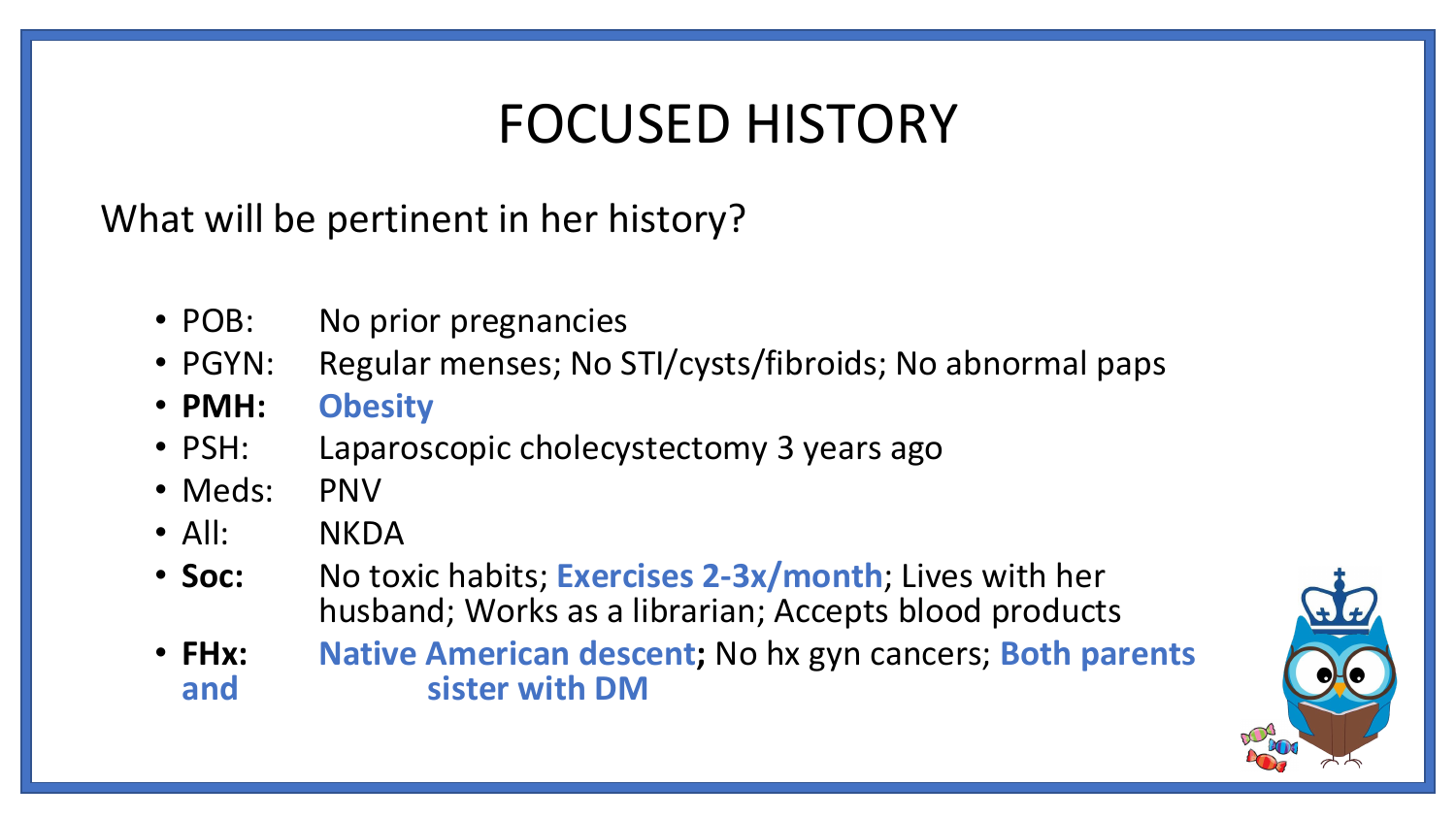#### PERTINENT PHYSICAL EXAM FINDINGS

- What will be pertinent in her physical exam?
	- **VS:** P 76 BP 117/74 **Wgt: 85kg Hgt: 160cm**
	- **HEENT:** *Thyroid*: no masses/enlargement *Skin***: no acanthosis nigricans**
	- Cor: Regular rhythm, no M
	- Pulm: CTAB b/l
	- Abd: Soft, NT/ND, +BS x 4Q
	- Pelvic: *Vulva*: Normal external female genitalia; No lesions *Vagina*: Healthy-appearing mucosa, No discharge *Cervix*: Parous os; L/C/P *Uterus*: NT, ~8wk size, anteverted *Adnexae*: No mass/tenderness b/l
	- Ext: No calf tenderness b/l; +1 DTR b/l

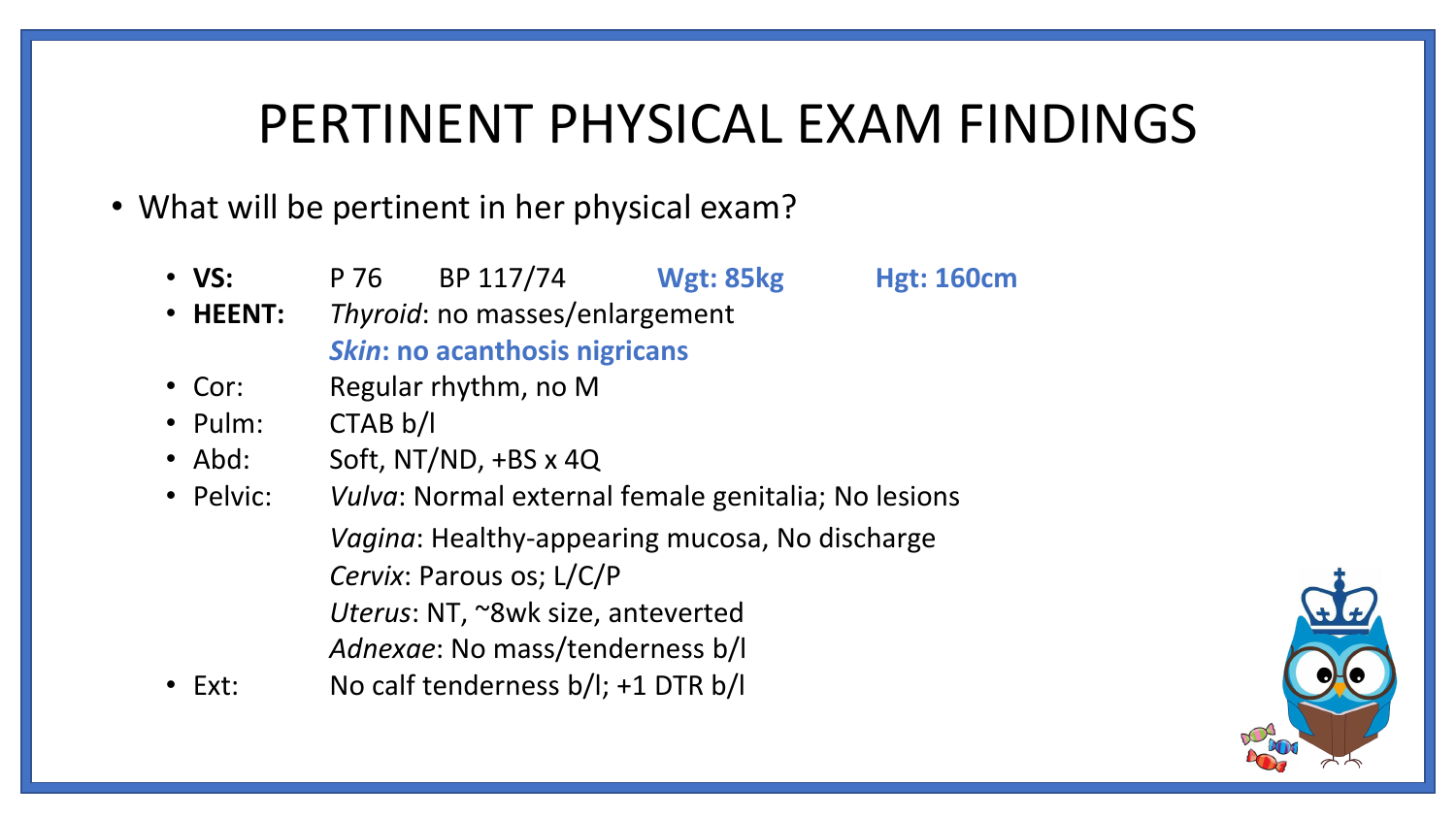#### PATHOPHYSIOLOGY

What is the relationship between pregnancy and blood glucose levels?

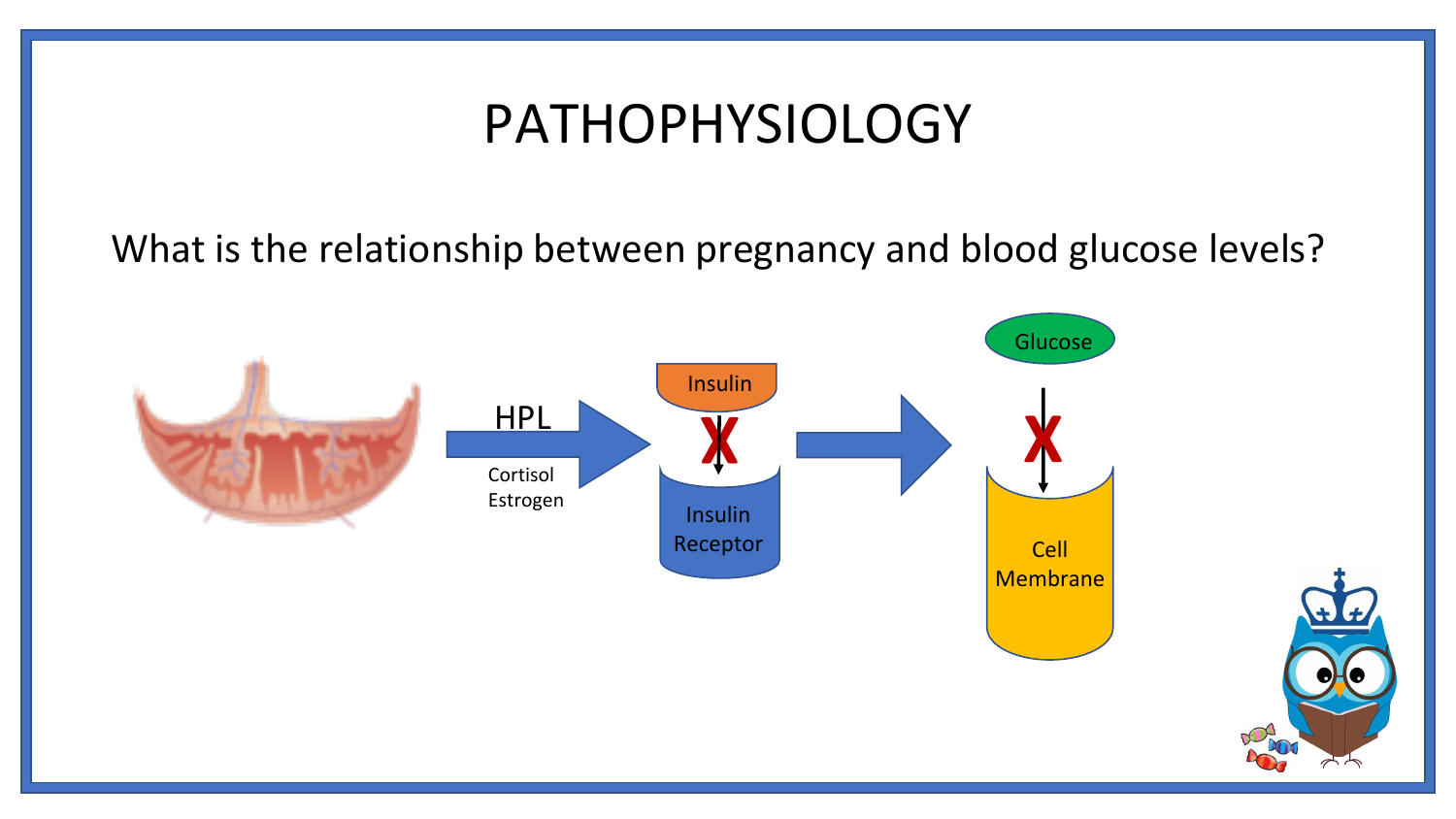### ANTENATAL IMPLICATIONS

Your patients asks you what the risks are to her and her baby if she develops GDM. What do you tell her?

#### Maternal

- Preeclampsia
- Cesarean delivery
- Development of DM

#### Fetal

- Macrosomia
- Shoulder dystocia
- Hyperbilirubinemia
- Neonatal hypoglycemia
- Stillbirth
- Obesity and diabetes later in life

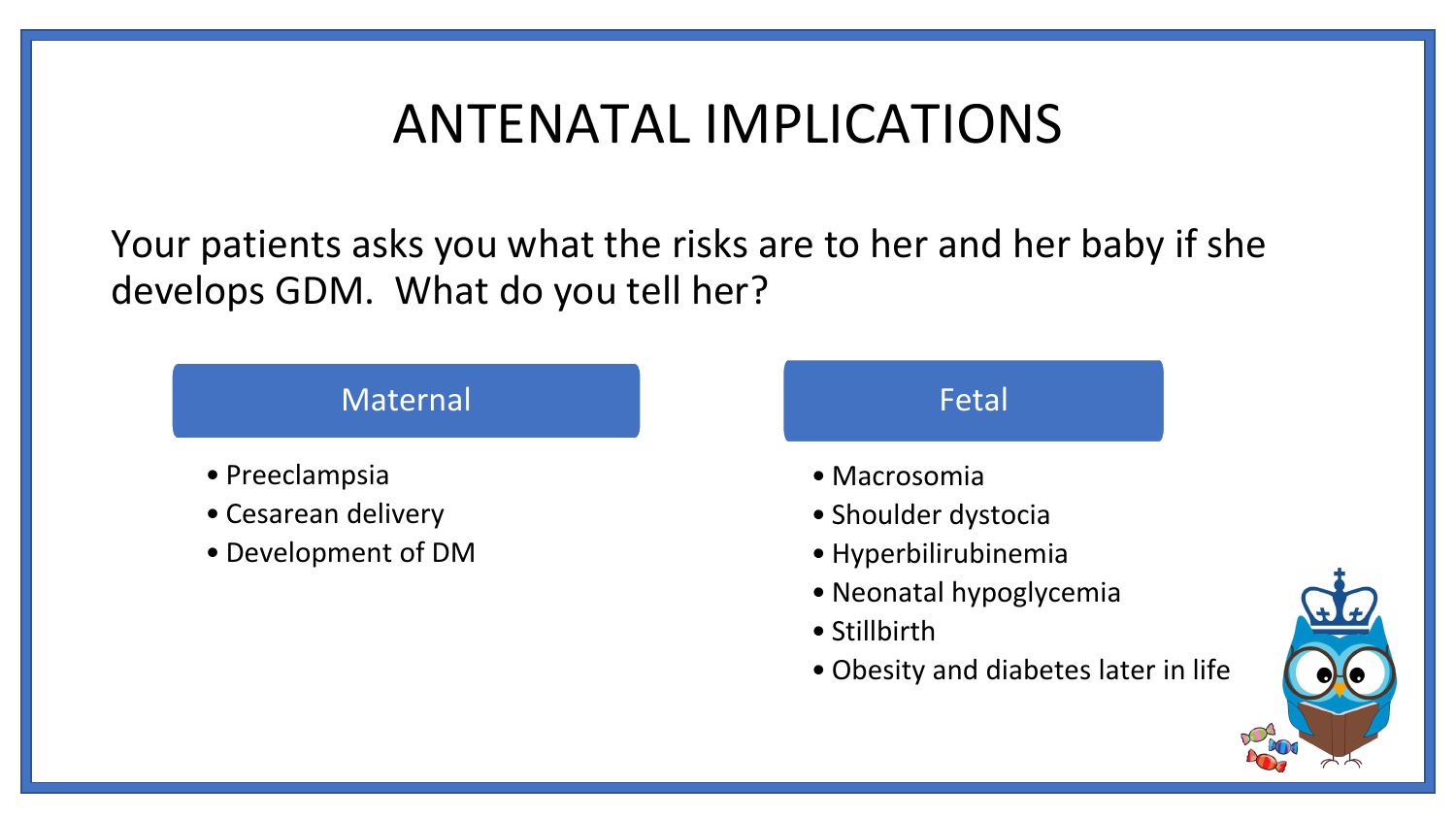### EVALUATION

What are the standard screening and diagnostic tests employed to diagnose GDM?



#### **Screening**: **24-28 weeks** gestation

- 50-g oral glucose solution **1 1-hr** venous glucose determination
- Values  $\geq$  screening threshold (130-140 mg/dL, depending on institution) **Diagnostic test**

#### **Diagnosis**: **100-g 3-hour** diagnostic OGTT

• > 2 values meeting or exceeding threshold

| Values  | <b>Carpenter and</b><br><b>Coustan</b> | <b>NDDG</b> |
|---------|----------------------------------------|-------------|
| Fasting | 95                                     | 105         |
| 1-hour  | 180                                    | 190         |
| 2-hour  | 155                                    | 165         |
| 3-hour  | 140                                    | 145         |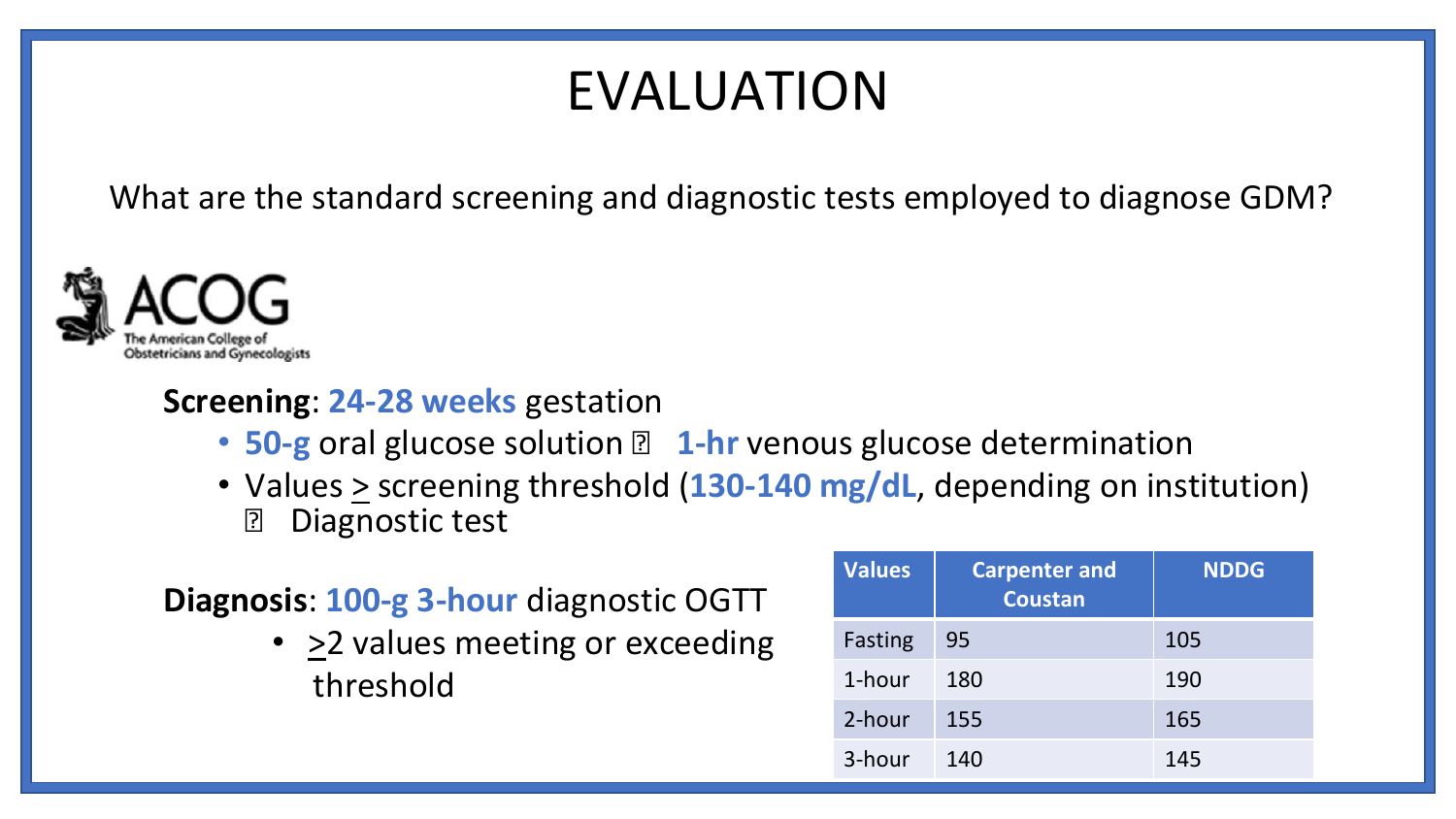### EVALUATION



- Diagnosis: **75-g 2-hour** OGTT
- >1 abnormal value meeting or exceeding threshold

| <b>Values</b> | <b>IADPSG</b> |  |
|---------------|---------------|--|
| Fasting       | 92            |  |
| 1-hour        | 180           |  |
| 2-hour        | 153           |  |

COLUMBIA UNIVERSITY<br>IRVING MEDICAL CENTER COLUMBIA

- ACOG recommendations
- **A1c** at initial prenatal visit for **every patient**

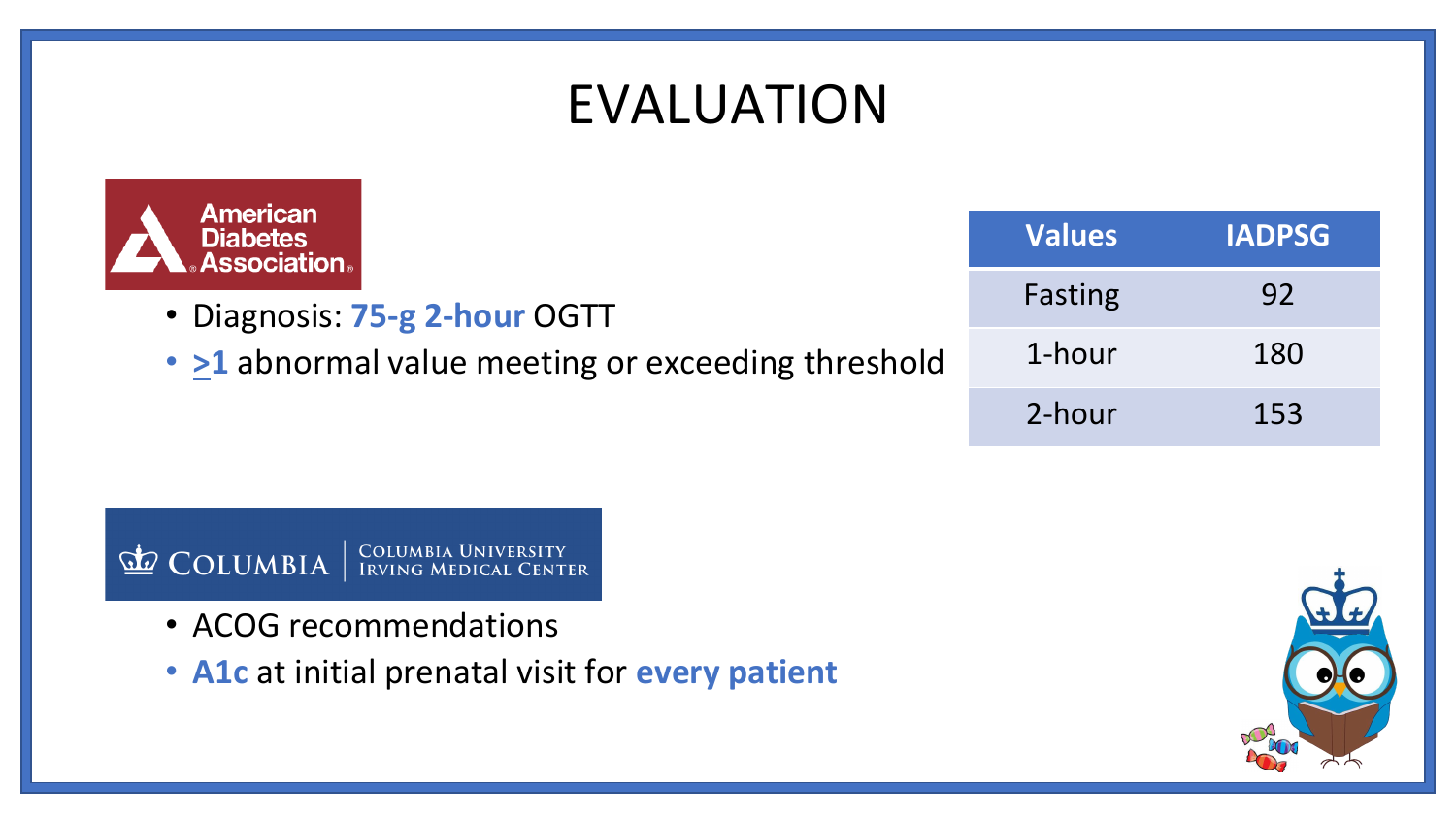### EARLY SCREENING

What are indications for administering the screening test earlier than 24-28wks EGA?

#### **Overweight/obese AND**

- Hx GDM
- Prior infant > 4kg
- A1c > 5.7%
- HTN
- PCOS
- Physical inactivity
- Impaired glucose tolerance/fasting glucose on prior testing
- Conditions associated with insulin resistance (BMI > 40kg/m2, Acanthosis nigricans)
- First-degree relative with diabetes
- High-risk race/ethnicity (African American, Latino, Native American, Asian American, Pacific Islander)
- HDL < 35mg/dL, TG > 250mg/dL
- Hx CVD

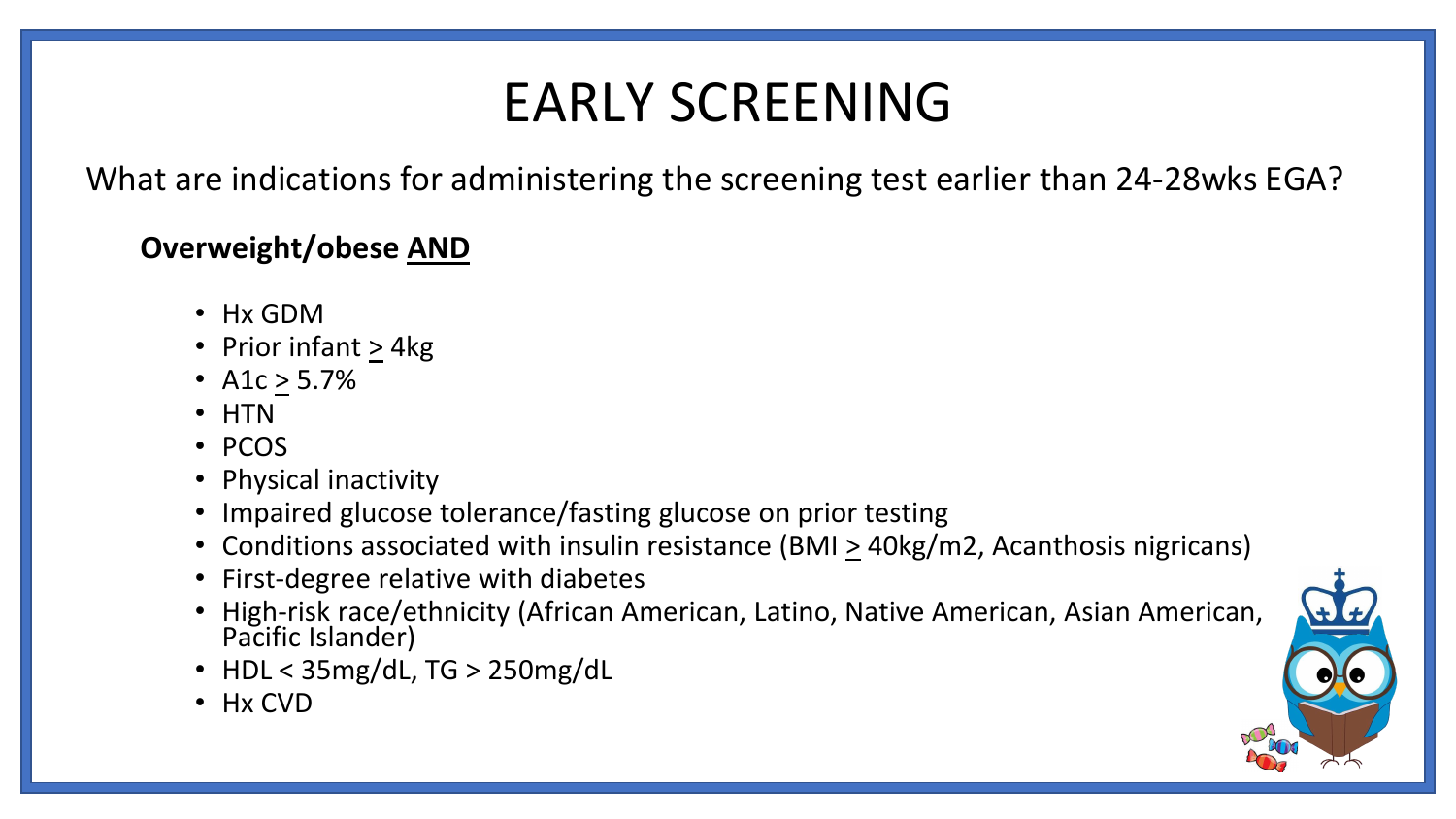## MONITORING

Your patient asks what the initial steps would be if she is diagnosed with GDM?

- Nutrition counseling
- Blood glucose monitoring 4x/day

| <b>Timings</b>      | <b>Targets</b> |
|---------------------|----------------|
| Fasting             | $<$ 95 mg/dL   |
| 1-hour postprandial | $<$ 140 mg/dL  |
| 2-hour postprandial | $<$ 120 mg/dL  |

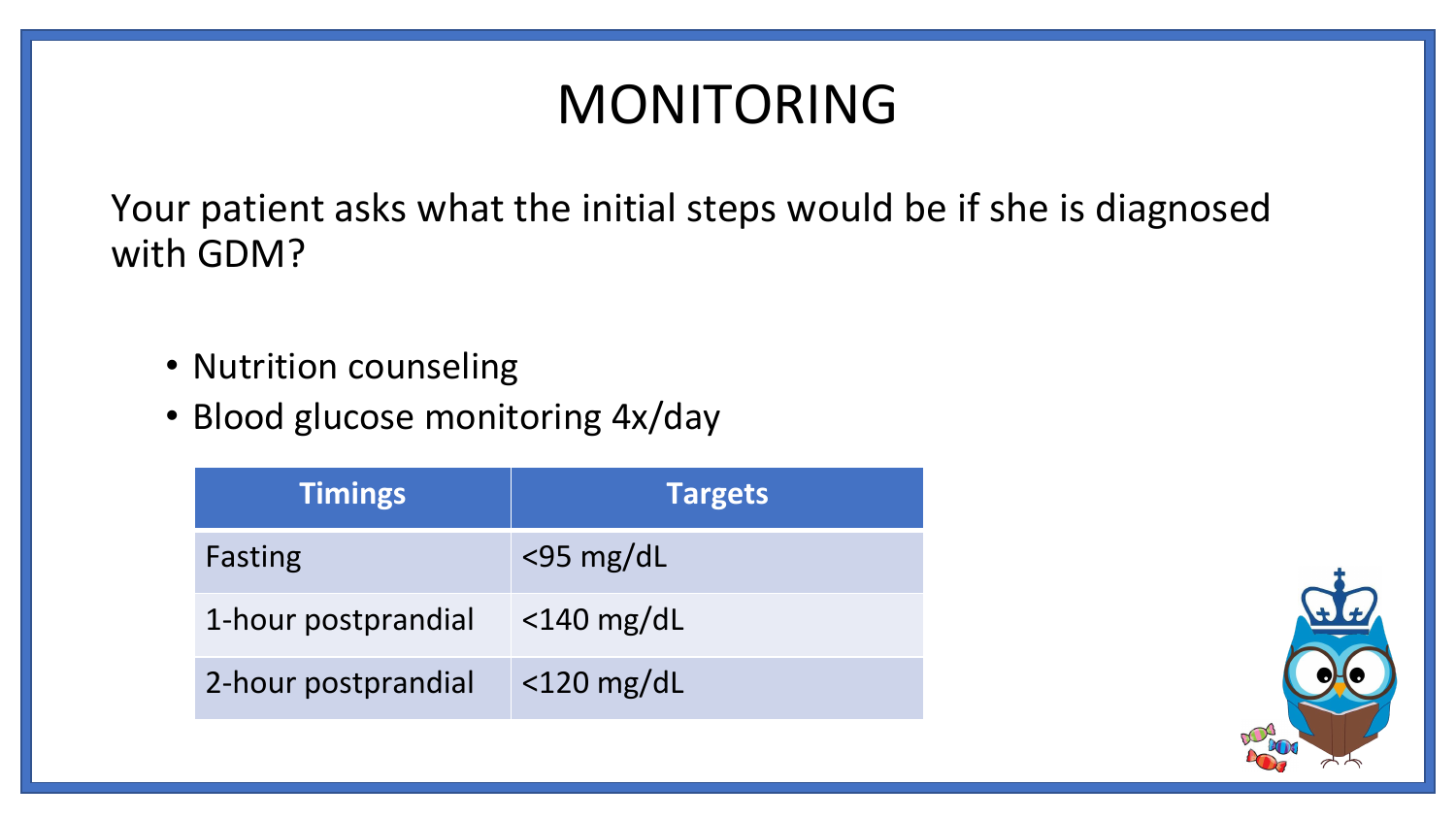### MANAGEMENT

What are the management options for maintenance of optimal blood glucose levels?

- Lifestyle modifications (diet and exercise)
- Pharmacologic therapy

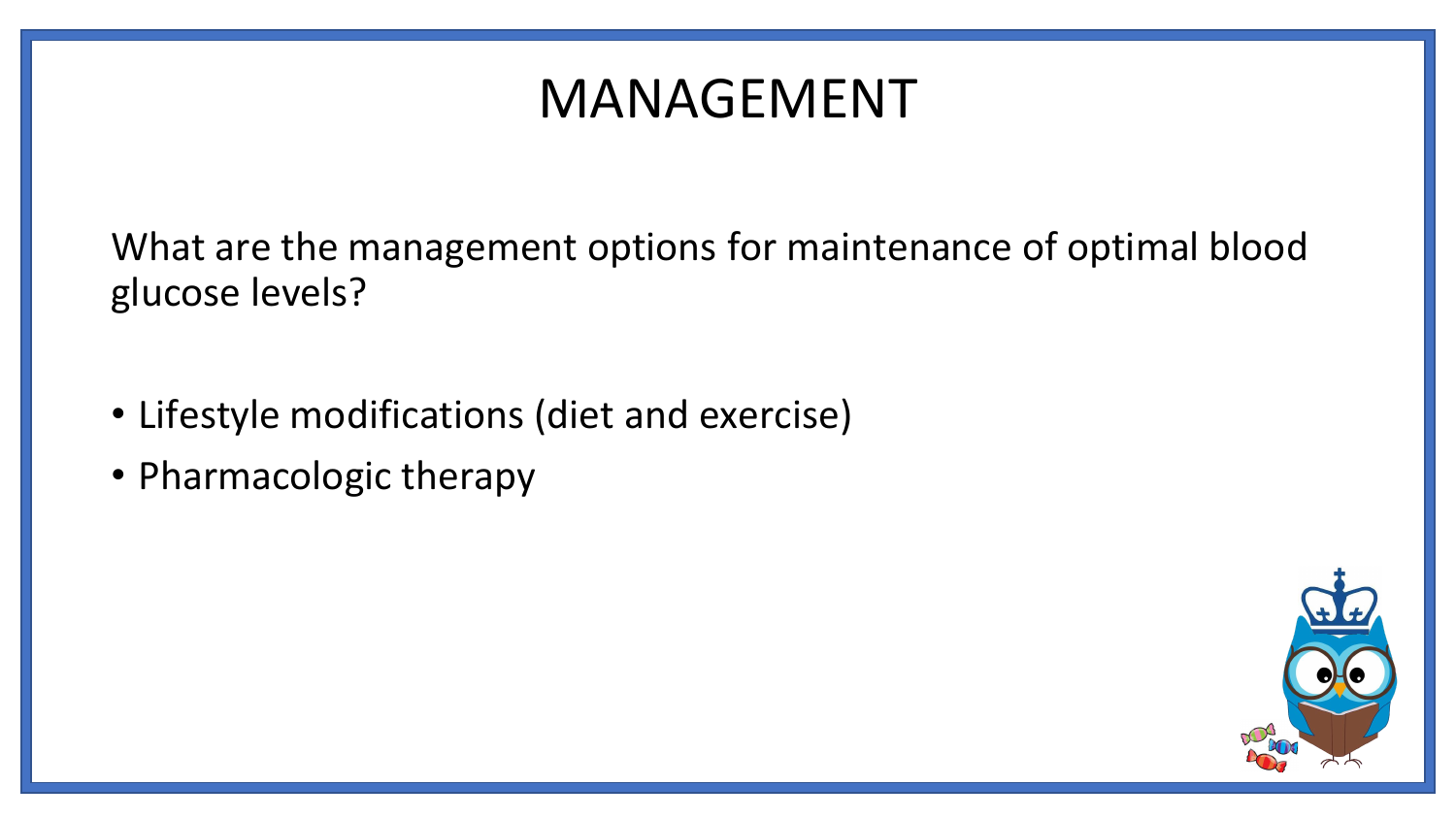## MANAGEMENT – LIFESTYLE MODIFICATIONS

- Demonstrated reduction in LGA, macrosomia, and neonatal fat mass
- Goals:
	- Normal blood glucose levels
	- Preventing ketosis
- 
- Adequate weight gain
- Appropriate fetal growth/development
- Three meals and 2-3 snacks daily to reduce pp glucose fluctuations
- **Diet composition**: **Carbohydrates** 33-40%, **Fat** 40%, **Protein** 20%
	- Carbohydrates: Complex > Simple



- **Exercise**: Moderate exercise
	- Aim: **30 minutes** of moderate-intensity aerobic exercise **>5 days/week**

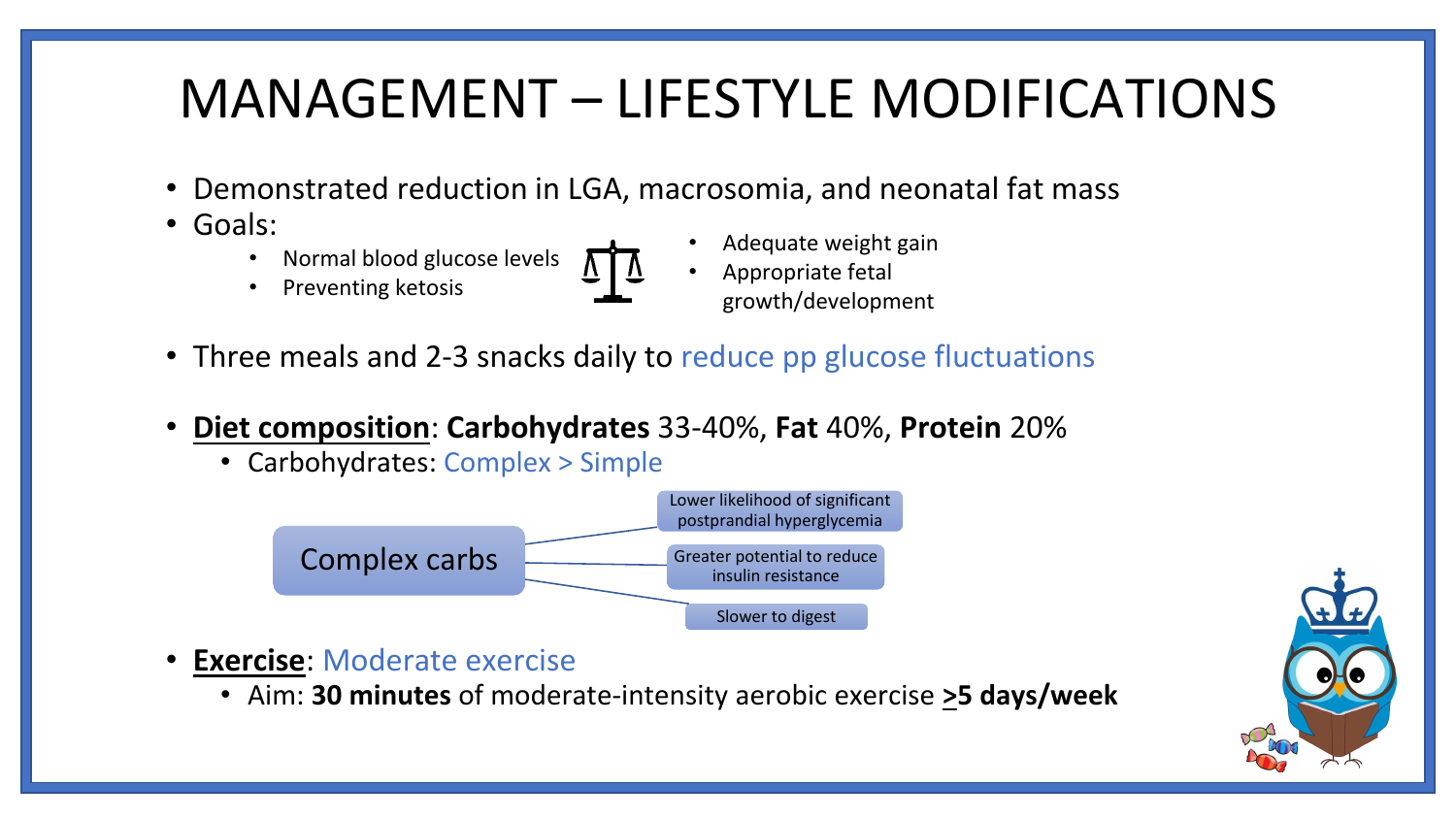## MANAGEMENT – PHARMACOLOGIC THERAPY

- **Injectable**
	- Insulin
	- ACOG: Insulin is considered the preferred treatment when pharmacologic treatment of GDM is indicated
- **Oral** *(NB: NOT approved by the U.S. FDA for treatment of GDM)*
	- Metformin
	- ACOG: Reasonable alternative choice when:
		- Patient declines insulin therapy Provider believes patient will be unable to safely administer insulin Patient cannot afford insulin
	- Glyburide
	- ACOG: In most studies, Glyburide does NOT yield equivalent outcomes to insulin or metformin and should NOT be recommended as a first-choice pharmacologic treatment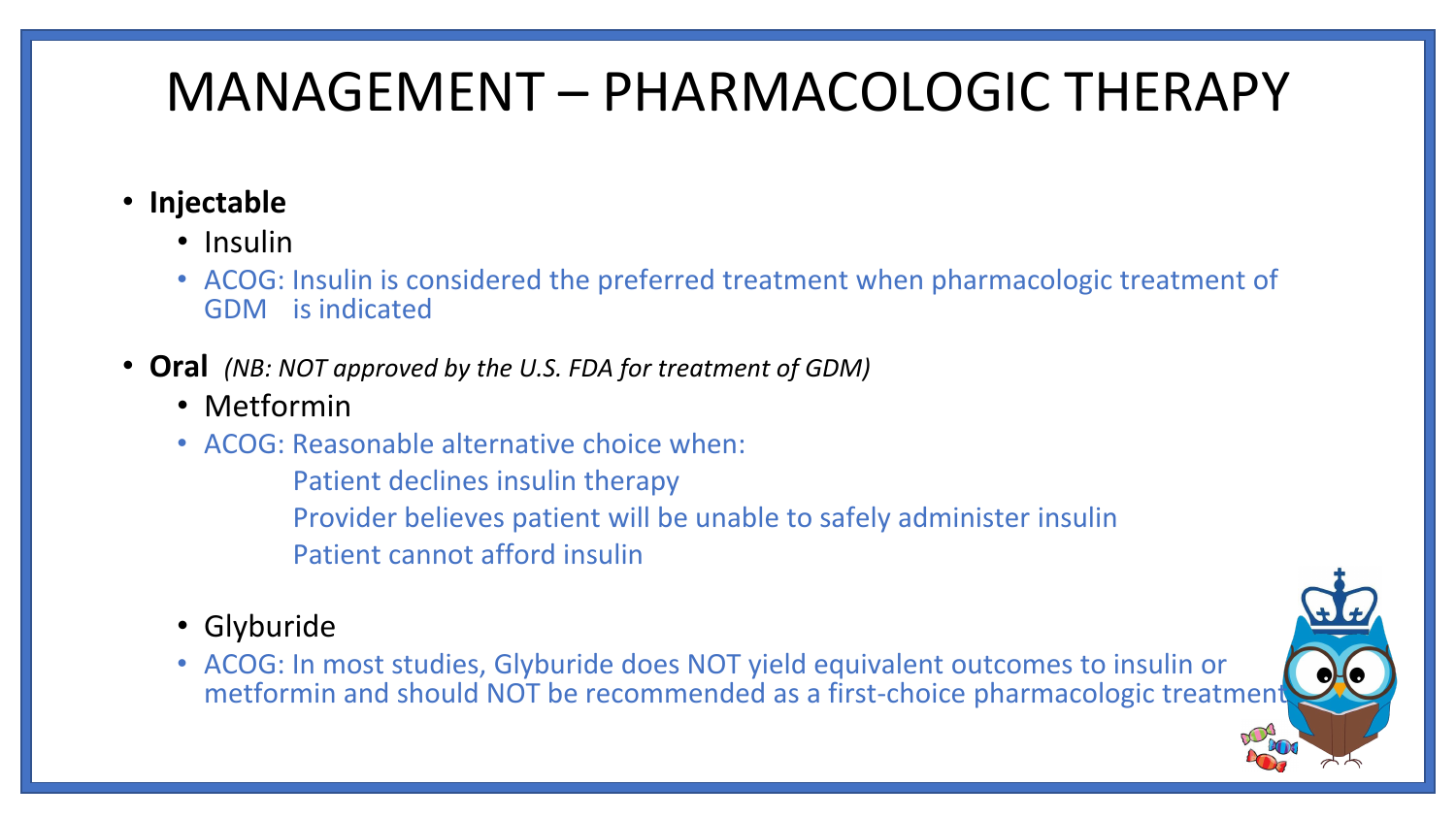### MANAGEMENT – PHARMACOLOGIC THERAPY

#### **Insulin**

- Doesn't cross the placenta
- Starting dosage 0.7 1.0 units/kg daily
- Multiple injections using combination of long/intermediateacting & short-acting insulin

#### **Metformin**

- Crosses placenta and limited long-term data in exposed offspring
- Inhibition of hepatic gluconeogenesis and glucose absorption
- Stimulation of peripheral glucose uptake
- Starting dose: 500mg nightly

#### **Glyburide**

- Crosses placenta and higher rates of neonatal hypoglycemia compared to insulin
- Increased insulin secretion and peripheral insulin sensitivity
- Contraindicated in pts with sulfa allergy
- Starting dose: 2.5-5mg daily in divided doses

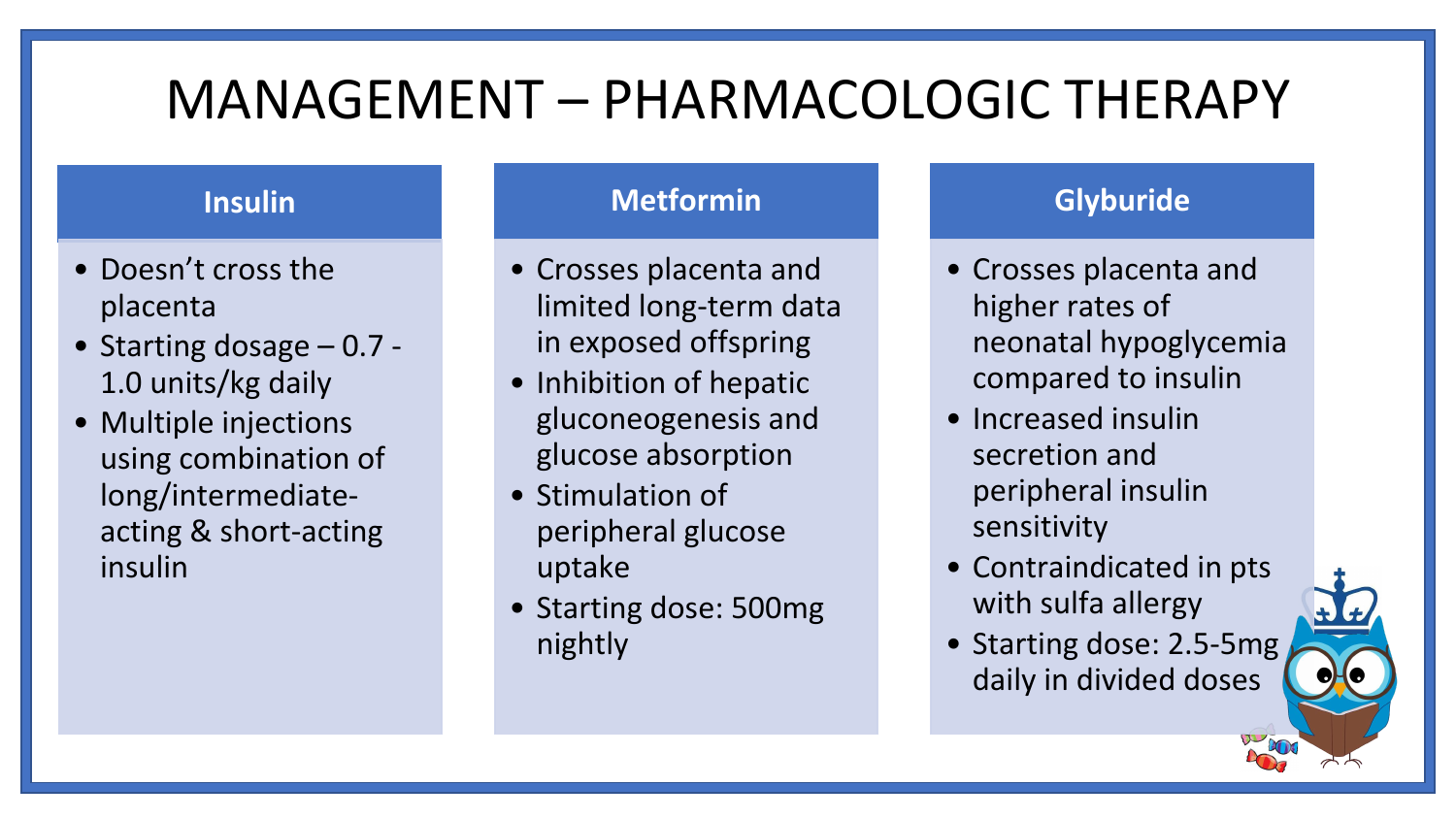## ANTENATAL SURVEILLANCE

What the recommendations for fetal surveillance in patients with GDM?

- **GDM A2** or **poorly controlled**
	- Initiate at 32w
- **GDM A1**
	- No consensus

*NB: No studies demonstrating an increase in stillbirth with well-controlled A1 GDM before 40wks*

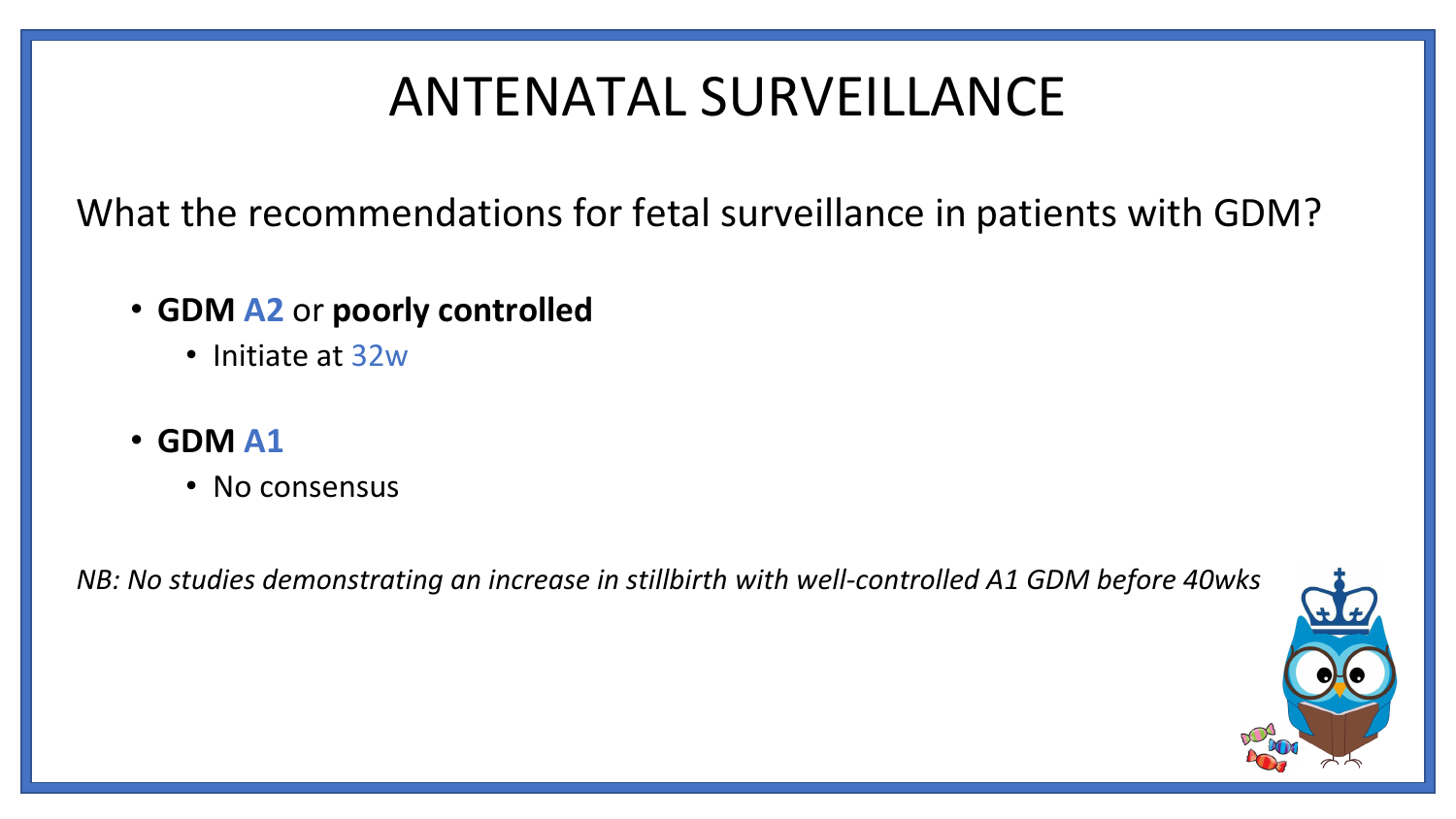### DELIVERY

What are the recommendations regarding timing of delivery for patients with GDM?

#### • **A1 GDM**

- Delivery should NOT be before 39 weeks
- Expectant management up to 40 6/7 weeks is appropriate

#### • **A2 GDM, well controlled**

• Delivery between 39 – 39 6/7 weeks

#### • **A2 GDM, poorly controlled**

• Delivery between 37 - 38 6/7 weeks

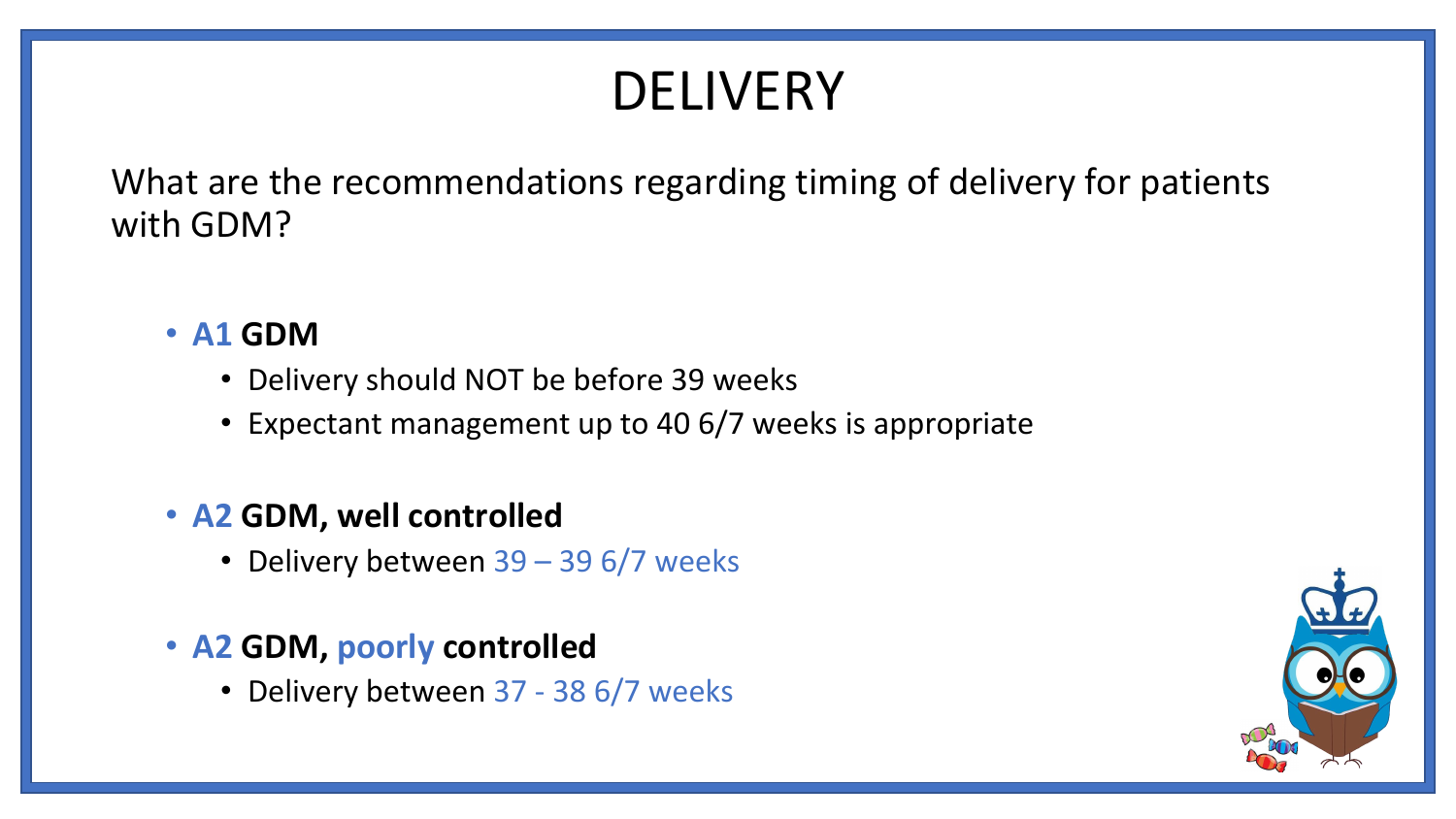### POSTPARTUM TESTING

How would you manage a patient with GDM after her pregnancy is completed?

- Screening at  $4 12$  weeks postpartum with a 75-g 2-hour OGTT
- Early GCT at subsequent pregnancies

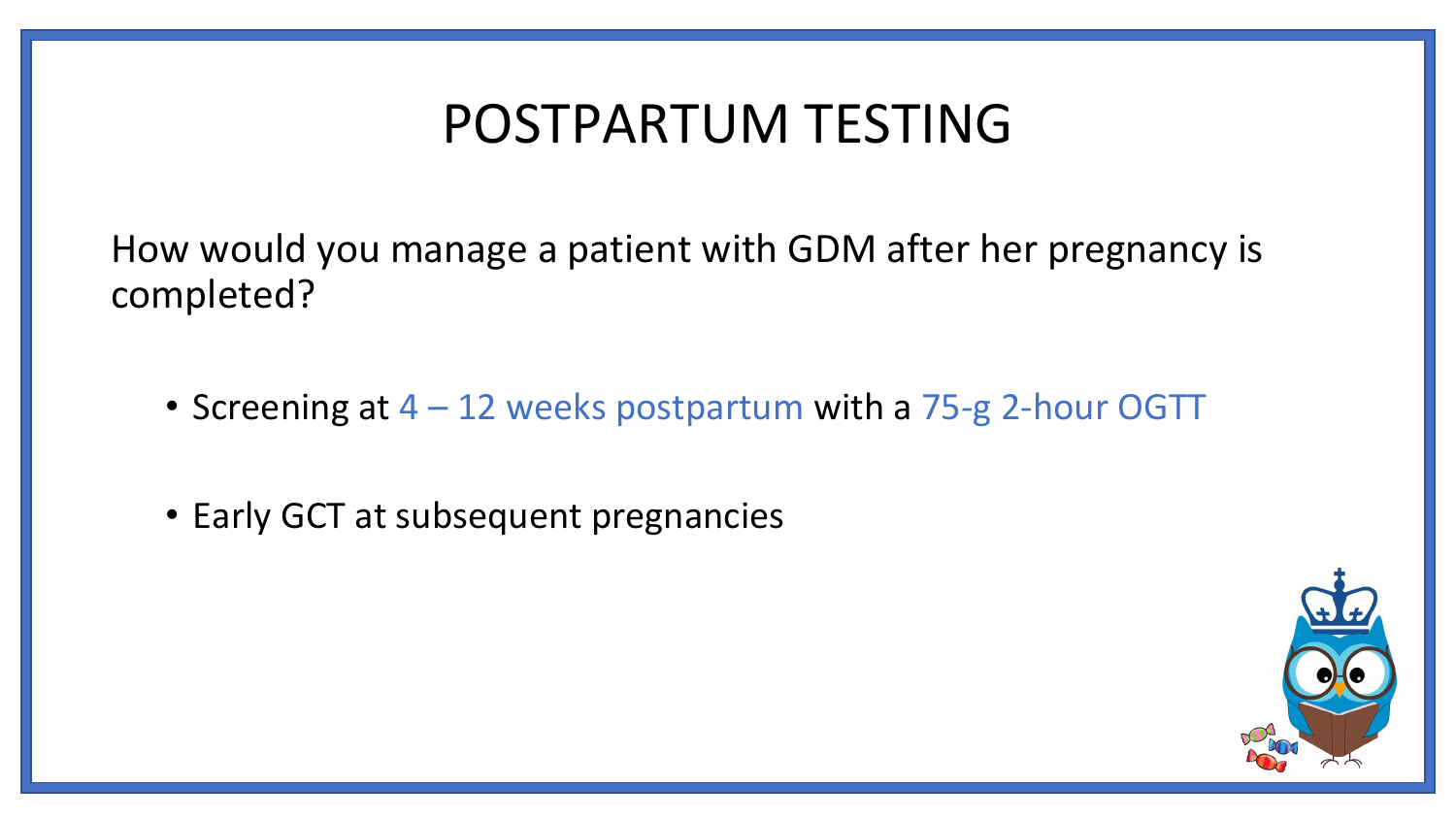### POSTPARTUM COUNSELING

How do you counsel a patient with GDM during her postpartum visit?

- Encourage lifestyle modifications
- Potentially a sevenfold increased risk of T2DM compared with women without a history of GDM
- All patients with GDM follow up with a PCP and repeat testing every 1 -3 years
- DM or Impaired pp fasting glucose/glucose tolerance **n** Treatment or preventive therapy referral

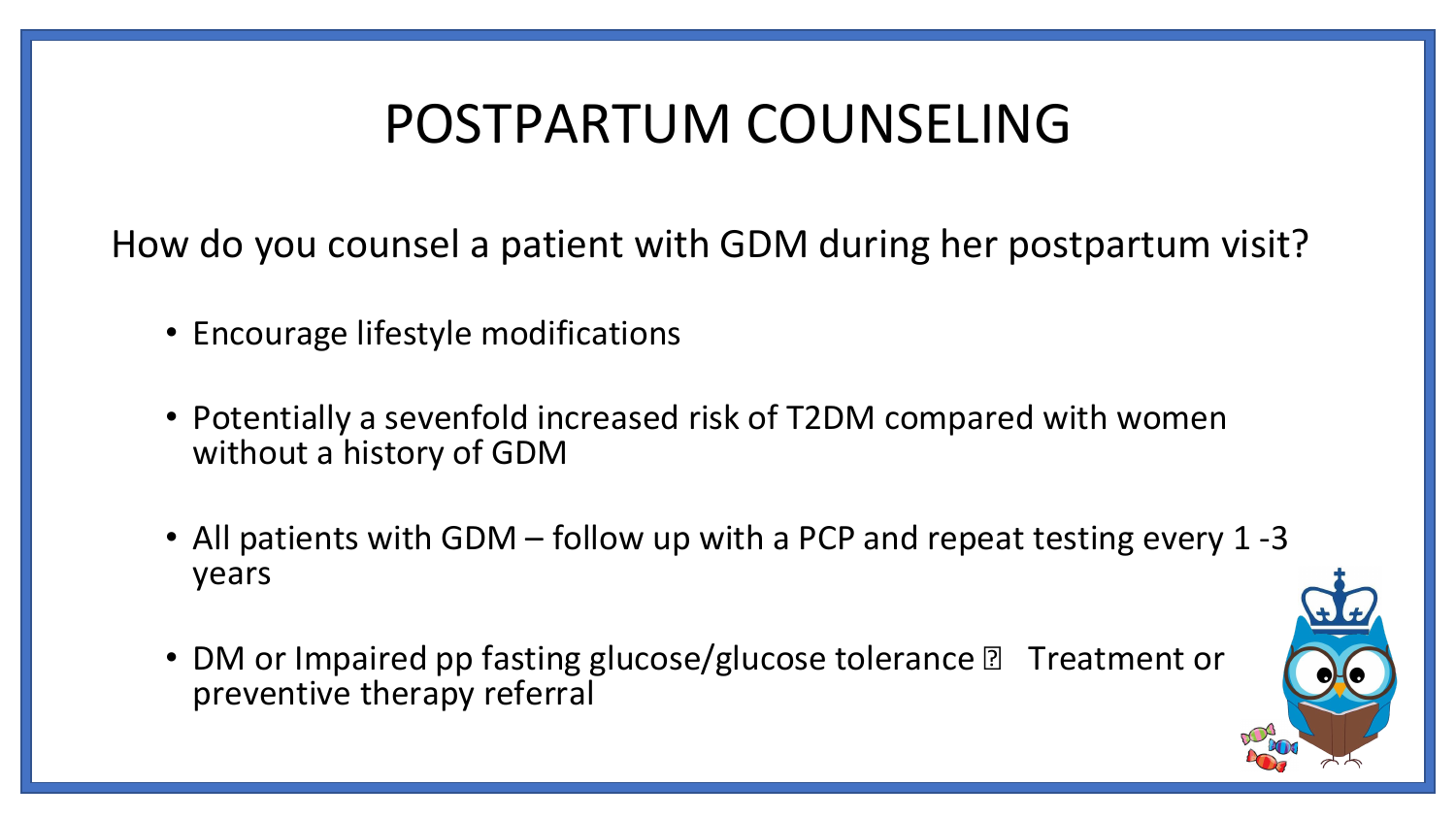### CODING AND BILLING

| <b>Diagnosis</b>                                                  | <b>Code</b>       |  |
|-------------------------------------------------------------------|-------------------|--|
| <b>Gestational diabetes mellitus</b>                              | O <sub>24.4</sub> |  |
| Gestational diabetes mellitus in pregnancy,<br>diet controlled    | 024.410           |  |
| Gestational diabetes mellitus in pregnancy,<br>insulin controlled | 024.414           |  |
| Gestational diabetes mellitus in pregnancy,<br>unsp controlled    | 024.419           |  |
|                                                                   |                   |  |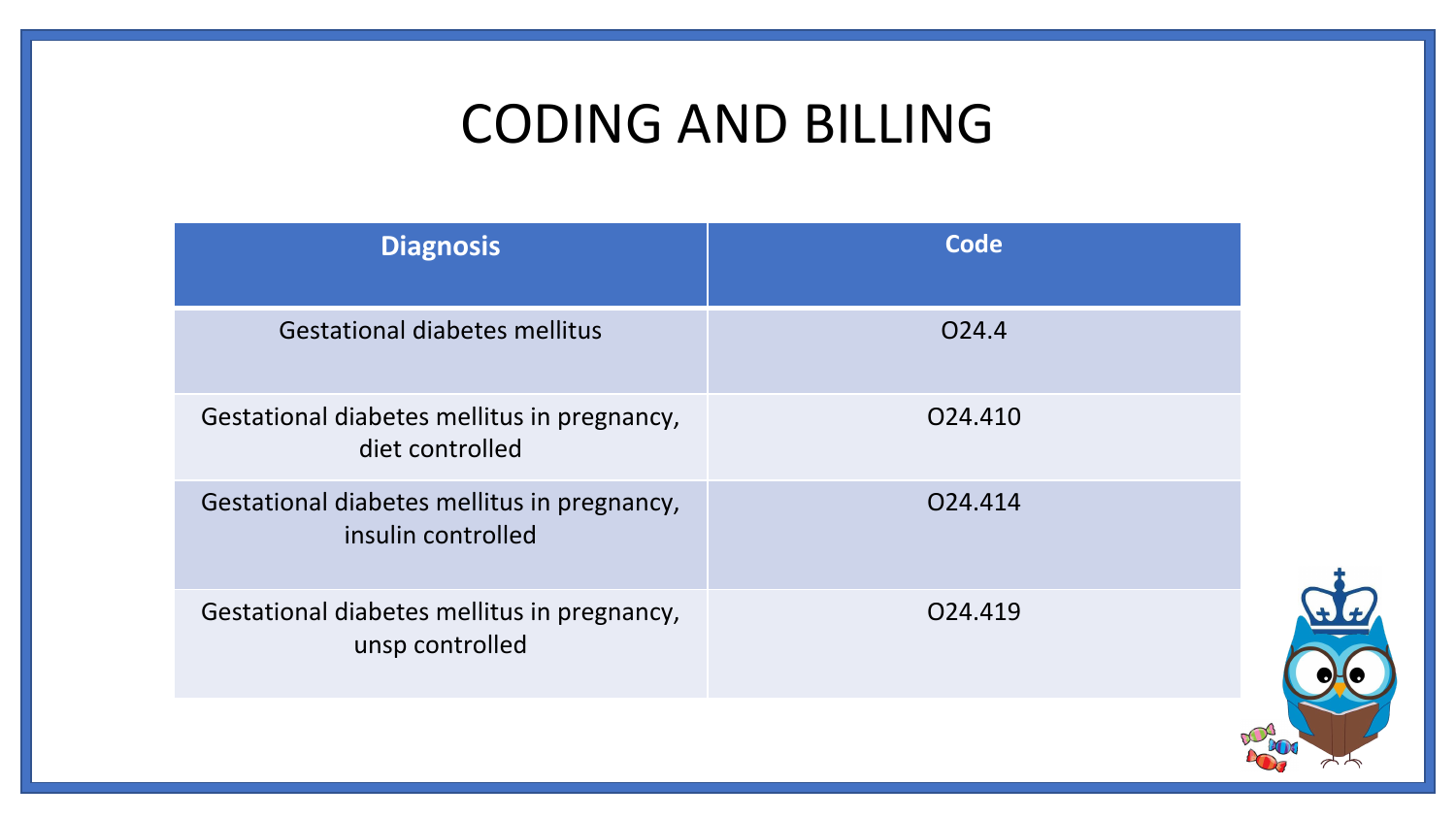#### SOCIAL DETERMINANTS OF HEALTH

#### 2017 – Publicly versus privately insured patients with pregestational diabetes

| <b>Disparity</b>                                    | <b>Public</b> | <b>Private</b> |
|-----------------------------------------------------|---------------|----------------|
| Likely to receive a preconception consult           | 5.7%          | 31.9%          |
| Rates of HbA1c <6%                                  | 37.2%         | 58.4%          |
| Rates of pregnancy affected by congenital anomalies | 10.4%         | 2.2%           |

- A preconception consult is an evidence-based intervention known to improve pregnancy outcomes associated with pregestational diabetes, such as HbA1c and risk of congenital anomalies.
	- More education needs to be provided for publicly insured patients during postpartum visits towards improving the rates of preconception counseling visits
	- Providers can take the opportunity to offer preconception counseling during annual gyn visits to ensure that patients are receiving the necessary education and services to improve pregnancy outcomes in patients with pregestational and gestational diabetes.

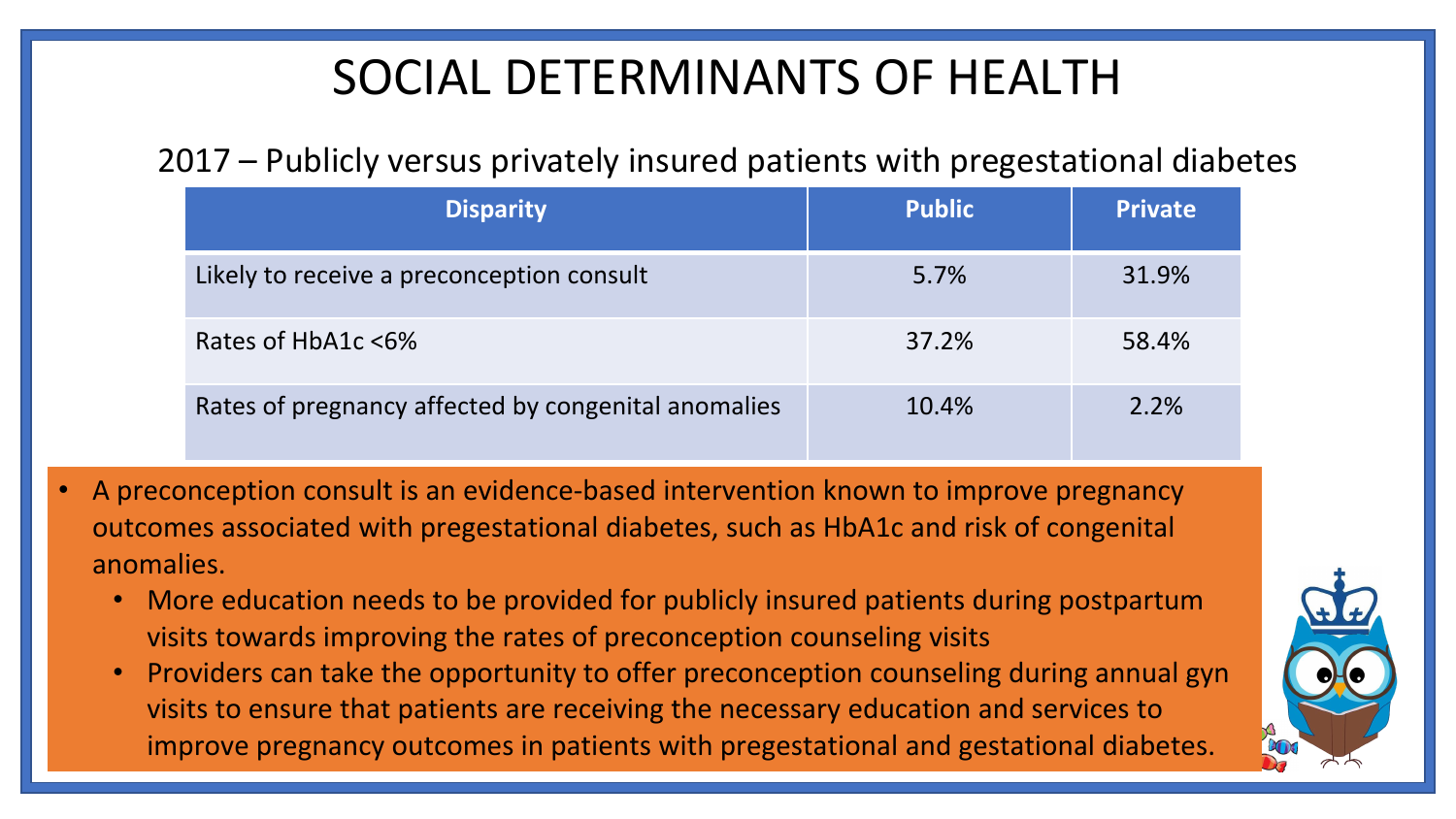## EVIDENCE

Reference

• Easter, S.R., Rosenthal, E.W., Morton-Eggleston, E., Nour, N., Tuomala, R. and Zera, C.A., 2017. Disparities in care for publicly insured women with pregestational diabetes. Obstetrics & Gynecology, 130(5), pp.946-952.

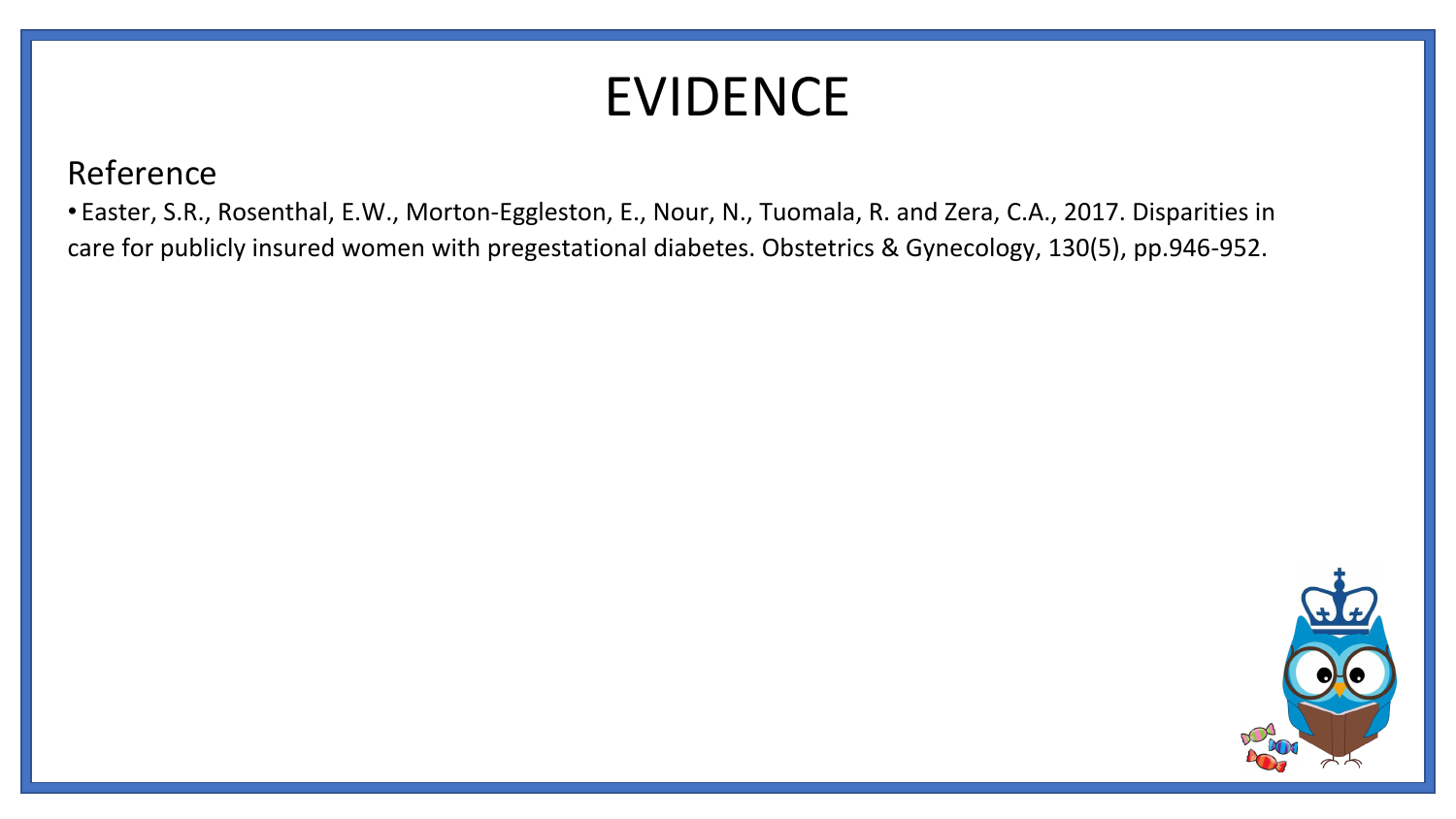### EPIC Phrase

- .BBonGDMPost
- Description: GDM Postpartum Visit Counseling
- The patient was counseled on the increased risk of developing GDM in subsequent pregnancies, as well as an increased of diabetes diagnosis beyond the postpartum period and associated sequelae. We discussed the importance of completing a 2-hour glucose tolerance test 6-12 weeks after delivery, and also the need for follow-up with a PCP to ensure testing for DM every 1-3 years.